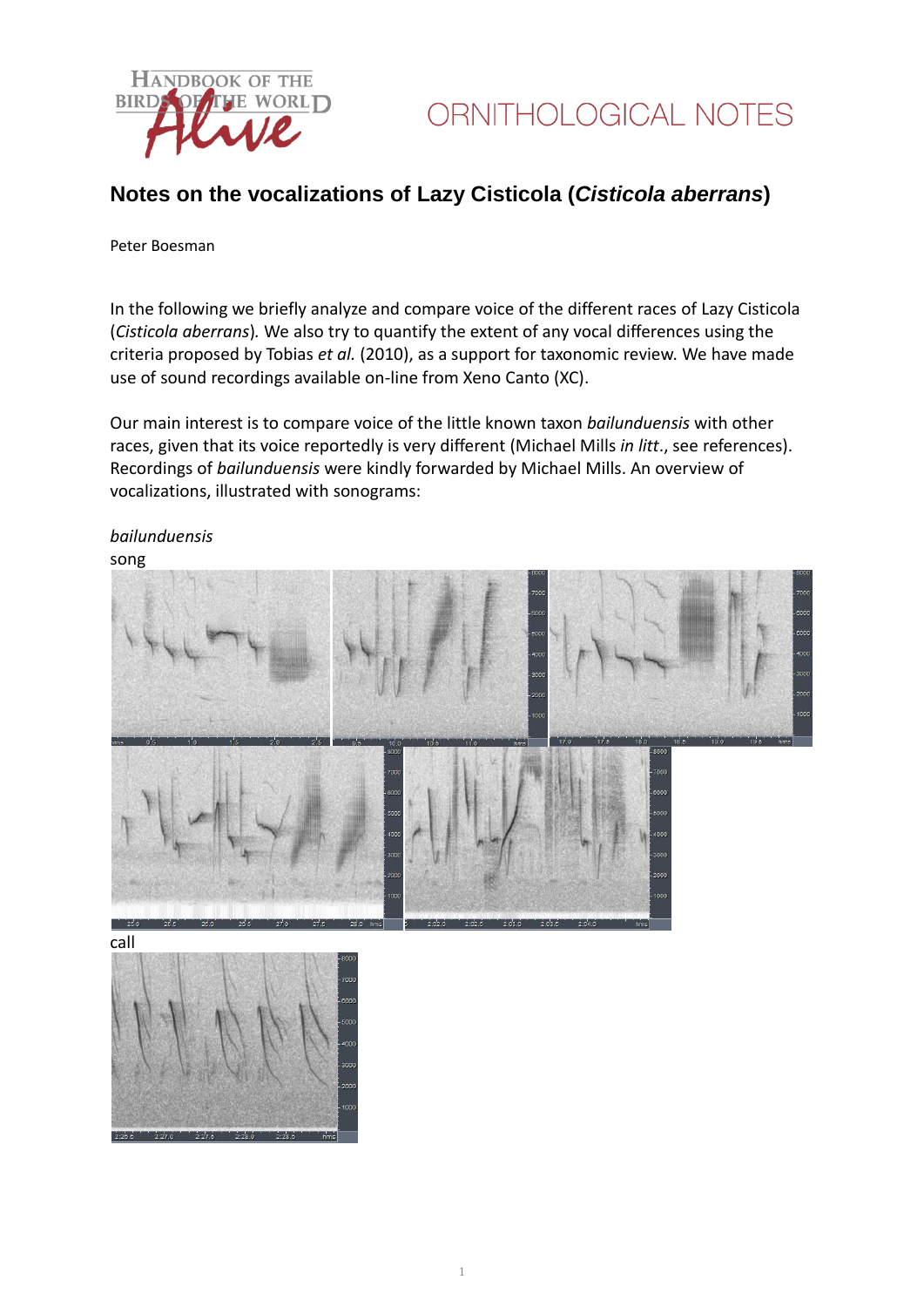

## ORNITHOLOGICAL NOTES

Lazy Cisticola (SE Africa) '*aberrans'*group and Rock-loving Cisticola (sub-Saharan Africa) *'emini'* group Calls:

South Africa



Nigeria

Songs (presumably W Africa, Chappuis, no recordings of song from *aberrans* group??):



Song of race *bailunduensis* is very different from available recordings of Lazy/Rock-loving Cisticola.

The latter two groups seem to share the most commonly uttered vocalization: a combination of drawn-out nasal buzzy notes and short rapidly delivered notes or staccato chips. Presumed song, which apparently is only recorded for W Africa (identified correctly??) is a repeated stereotyped strophe.

Song of *bailunduensis* is a pleasant melodious warble consisting of several clear whistles alternated with high-pitched trills or buzzy notes. Calls seem to be simple notes, given single or in series.